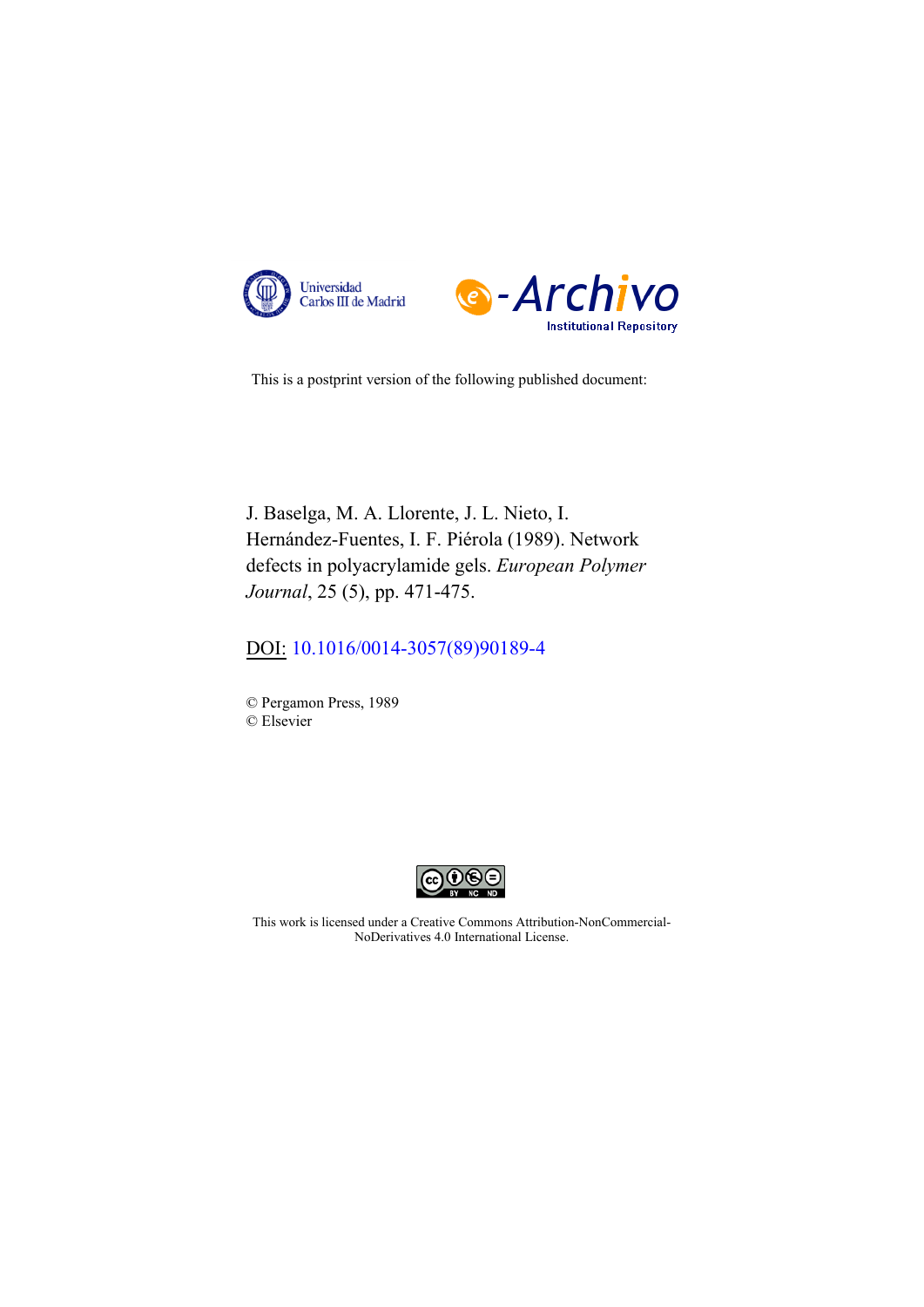# POLYACRYLAMIDE GELS. PROCESS OF NETWORK FORMATION

J. Baselga,<sup>1</sup> M. A. Llorente,<sup>2</sup> I. Hernández-Fuentes<sup>3</sup> and I. F. Piérola<sup>3\*</sup> <sup>1</sup>Departamento de Materiales y Producción Aeroespacial, E.T.S.I. Aeronaúticos, Universidad Politécnica,

28040 Madrid, España

**<sup>2</sup>**Departamento de Química Física, Facultad de Ciencias, U.N.E.D., 28040 Madrid, España

<sup>3</sup> Departamento de Química Física I, Facultad de C.C. Químicas, Universidad Complutense, 28040 Madrid, España

This paper refers to the crosslinking copolymerization of acrylamide (AA or monomer-1) and N,N'-methylene-bisacrylamide (BA or monomer-2) in aqueous solution at 22<sup>º</sup> , covering a broad range of comonomer concentrations. The extent of reaction,  $p_T$ , the composition of the remaining comonomer mixture,  $f_2$ , and the copolymer composition,  $F_2$ , have been determined by high resolution 'H-NMR with polymerization *in situ*. The non-linear regression fit of  $f_2$  as a function of  $p_T$  yields almost the same values for the reactivity ratios for any of the studied comonomers feeds. The instant copolymer composition changes with the copolymerization time due to a shift in the residual comonomer composition and, to a smaller extent, to changes in the comonomer relative reactivities. This effect contributes to the heterogeneity of the final network.

### **INTRODUCTION**

Crosslinking copolymerizations of a monovinylic monomer and a crosslinker with more than one unsaturation per molecule have been the subject of many theoretical and experimental studies. The systems styrene/divinylbenzene [1-6] **(S/DVB)** and  $\arctan\left(\frac{N}{N-m}\right)$  -methylene-bis-acrylamide **(AA/BA)** are the most studied cases because of their relative simplicity and their important technical applications.

The mechanism of polyacrylamide (PAA) gelation has been investigated under various conditions. Severe external constraints [12] like an intense X-ray beam or the acceleration field of an ultracentrifuge cause the appearance of interpenetrated three-dimensional structures which determine the morphology of the resulting gel. Less drastic conditions, like a flow field, also modify the morphology of the networks [15, 16]; even under uniform and static conditions (as in our case), many heterogeneities can develop during network formation [10]. Network characteristics have usually been studied on the final product of the reaction (see Refs [2, 11 and 13]). In this paper we present results on the changes of PAA gel composition during the crosslinking reaction. A similar attempt has been made [l] on the system S/DVB by means of i.r. spectrometry. Here we employ **HR <sup>1</sup>H-NMR** with polymerization *in situ,* following a method recently developed [7]. It is thus possible to determine the consumption of each comonomer as a function of the overall conversion and therefore to follow the process of network formation [7, 8, 17].

# **EXPERIMENTAL PROCEDURES**

Six experiments (Cl to C6, Table 1) were run with different feeds. In ali cases the initiator concentration  $(6.57 \t10^{-3} \text{M}$  potassium persulphate/1.12 10<sup>-3</sup> M triethanolamine) and polymerization temperature (22<sup>º</sup> ) were fixed. Solutions of AA and BA (Eastman Kodak) in  $D_2O$  (Scharlau) had concentrations as shown in Table l. Sample preparation and recording of **<sup>1</sup>**H-NMR spectra (Bruker  $W$ M-360) have been reported [7, 8].

## **RESULTS AND DISCUSSION**

**<sup>1</sup>H-NMR** spectra of **AA/BA** solutions were run during the polymerization by means of the experimental method already described [7]. Protons joined to vinyl groups of both comonomers and to the methylene bridge of **BA** give different signals with integrals (ICH<sub>2v</sub>, ICH<sub>v</sub> and ICH<sub>2b</sub> respectively) proportional to the instant molar concentrations of the comonomers. Comonomer consumption causes decrease of ICH<sub>2v</sub>, ICH<sub>v</sub> and ICH<sub>2b</sub> as shown in Fig. 1 for a typical experiment (Cl). The total molar conversion  $(p_T)$ , the molar conversion of BA  $(p_{BA})$  and other quantities such as the molar fractions of the residual comonomers  $(f_1, f_2)$  can thus be calculated [7] as a function of the polymerization time  $(t)$ . Six experiments (Cl to C6) were performed with different initial concentrations of AA and **BA** (Table 1).

 $p_T$  Includes AA molecules and BA molecules incorporated through one or both unsaturations. Pre-networks obtained under conditions in which gelation does not take place [18] show no signa! corresponding to vinyl groups in **<sup>1</sup>H-NMR** spectra run at 22<sup>º</sup> . In such pre-networks, the existence of pendant vinyl groups is highly probable [19] but they are immobilized in compact structures and their protons produce very broad signals that disappear in the base line [7]. Therefore to determine  $p<sub>T</sub>$ , we have considered that, when a BA molecule reacts with the first vinyl group,  $ICH_{2v}$  and  $ICH_{v}$  decrease as if two vinyl groups were consumed.

In Fig. I three different reaction steps can clearly be observed [7, 8]. In the first 4 hr, the 3 integrals

<sup>\*</sup>To whom ali correspondence should be addressed.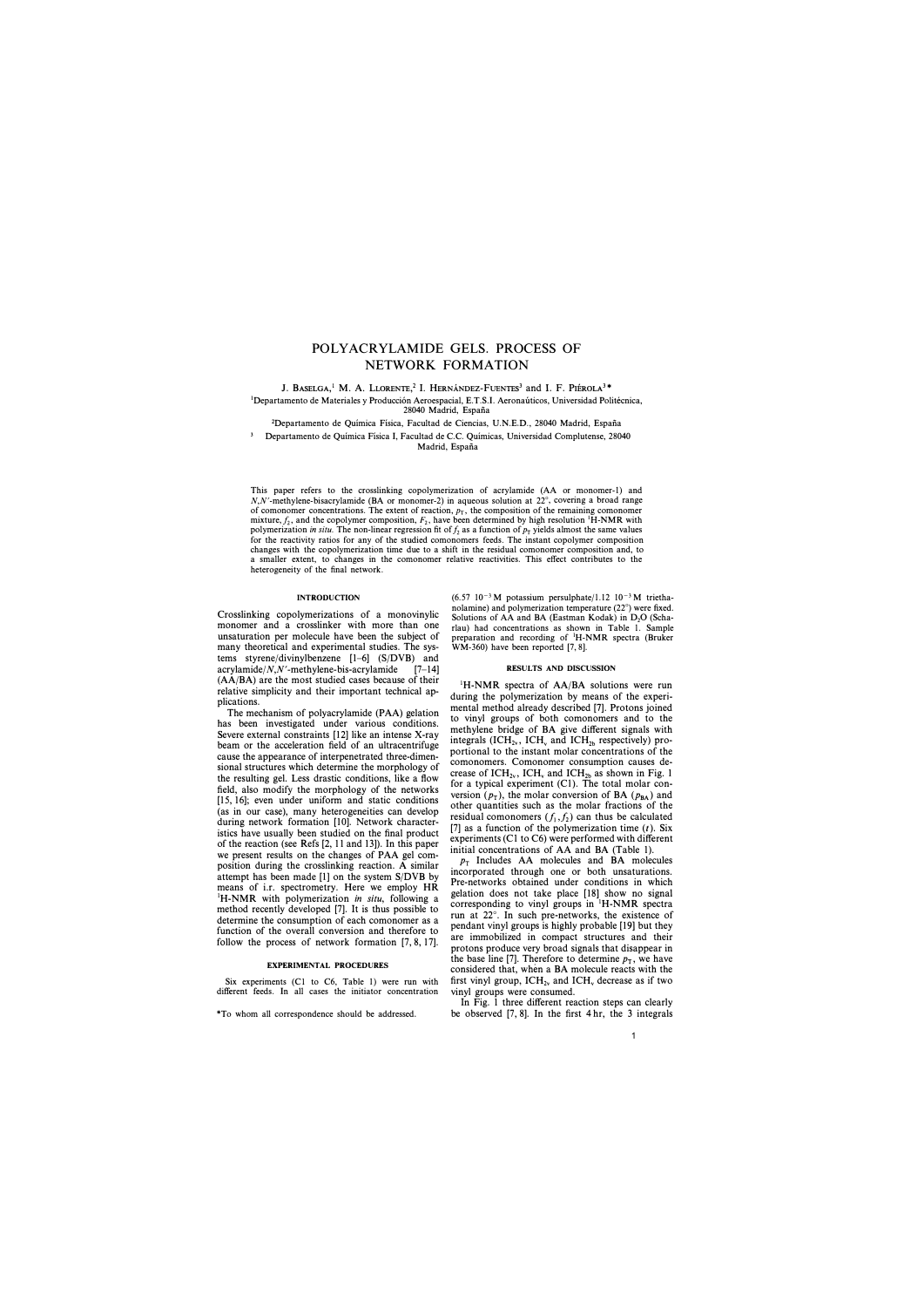Table 1. Initial polymerization conditions and adjusting parameters

| Run            | AA<br>(mol/l) | BA<br>(mol/l) | $C_{\tau}$<br>$(g/100 \,\mathrm{m})$ | $(f_2^0)^{ex}$ | $(f_2^0)^{\text{ad}}$ |       | r <sub>2</sub> |
|----------------|---------------|---------------|--------------------------------------|----------------|-----------------------|-------|----------------|
| C1             | 0.2634        | 0.1233        | 3.77                                 | 0.3190         | 0.3189                | 0.570 | 3.40           |
| C <sub>2</sub> | 0.5121        | 0.0915        | 5.05                                 | 0.1520         | 0.1516                | 0.569 | 3.89           |
| C <sub>3</sub> | 0.5909        | 0.0461        | 4.91                                 | 0.0723         | 0.0723                | 0.570 | 3.40           |
| C4             | 0.0736        | 0.0934        | 1.96                                 | 0.5590         | 0.560                 | 0.570 | 3.40           |
| C5             | 0.1791        | 0.0445        | 1.96                                 | 0.1990         | 0.1880                | 0.570 | 3.40           |
| C6             | .2840         | 0.0740        | 10.30                                | 0.0545         | 0.0491                | 0.570 | 3.05           |

-Total concentration of comonomers in  $g/100$  ml.

 $x$ —Experimental  $f_2^0$  values.

 $\int^{\text{ad}}$ —Adjusted  $f_2^0$  values.

decrease slowly. The gelation process then begins and the rate of polymerization increases appreciably. After 7 hr, the postgel reaction proceeds slowly. This is the general behaviour observed in each experiment. Our concern is how the copolymer composition is or is not modified in those steps of the crosslinking copolymerization.

Figure 2 shows how the dependence of  $p_2$  on  $p_T$ shows a change of slope simultaneous with the gel point. The points of interception in Fíg. 2 allow calculation of the total conversion at the gel point,  $p_T^G$ , marked by arrows.  $p_T^G$  values calculated from Fig. 2 are very similar to those found by the gas bubble method [10] and show the same dependence on the crosslinker proportion and the total comonomer concentration.

At conversions below  $p_T^G$ ,  $p_2$  is higher than  $p_T$  at any moment because the rate of BA reaction is higher than that for AA [8]. At the gel point, the rate of reaction increases for both AA and BA [7] but more so for AA. At conversions above  $p_T^G$ , the slopes in Fig. 2 decrease and approach unity, indicating a similar reactivity for both comonomers during gelation. Nevertheless, this change in the relative rates of reaction is small and it does not produce abrupt changes in the composition of the copolymer or in the remaining comonomer mixture (Figs 3 and 4).

Figure 3 shows the experimental results for the variation of  $f_2$  with total conversion  $p<sub>T</sub>$ , for the six experiments summarized in Table 1. The solid line represents  $f_2$  values calculated by the expression of Meyer and Lowry [20).

$$
(1 - p_{\text{T}})(f_2^0)^{\alpha}(1 - f_2^0)^{\beta}(f_2^0 - \epsilon)^{-\gamma}
$$
  
= 
$$
(f_2)^{\alpha}(1 - f_2)^{\beta}(f_2 - \epsilon)^{-\gamma}
$$
 (1)

where  $\alpha$ ,  $\beta$ ,  $\epsilon$  and  $\gamma$  are functions of the reactivity ratios  $r_1$  and  $r_2$ . The superscript 0 refers to the composition of the initial feeding mixture.

A non-linear regression fit of  $f_2$  vs  $p_T$  in each experiment yields the set of  $f_2^0$ ,  $r_1$  and  $r_2$  values that best reproduce the experimental results for the whole range of conversions (Table 1). We have employed a non-linear regression fit program based on the Newton-Gauss method. A steepest descent correction has been employed to avoid slow convergence when the starting guesses for the parameters are too far from the final solution. The parameters we have considered are  $f_2^0$ ,  $\alpha$ ,  $\beta$ ,  $\epsilon$  and  $\gamma$  from equation (1), and from them it is possible [20] to obtain  $r_1$  and  $r_2$ ,  $f_2^0$ was known in each experiment (Table 1) but the fit is very sensitive to variations of  $f_2^0$  smaller than the experimental error; consequently we have left  $f_2^0$  as an adjusting parameter. The starting guess for  $f_2^0$  has been the experimental value (Table 1) and the adjusted value has not been very different in any case (Table 1). The initial values of the parameters  $\alpha$ ,  $\beta$ ,  $\epsilon$  and  $\gamma$  have been calculated with the  $r_1$  and  $r_2$  values previously determined [8] by the Kelen–Tüdős method with extrapolated values at  $p_T = 0$  $(r_1 = 0.57, r_2 = 3.4).$ 

It can be observed in Figs 3 and 5 how the  $f_2$  values calculated with equation (1) and the parameters of Table I reproduce fairly well the experimental results, in particular at conversions below the gel point. Concordance between the reactivity ratios obtained by this fitting procedure and those previously calculated [8] with extrapolated values at  $p_T = 0$  is excellent. This suggests that only one set of  $r_1$ ,  $r_2$  values can reproduce satisfactorily the course of the polymerization under any condition.



Fig. l. Dependence on the polymerization time, *t,* of the integrated signals from protons in vinyl groups  $(ICH<sub>2v</sub>, ICH<sub>v</sub>)$  and in the methylene bridge of BA  $(ICH<sub>2b</sub>)$  in experiment C1 (see Table 1).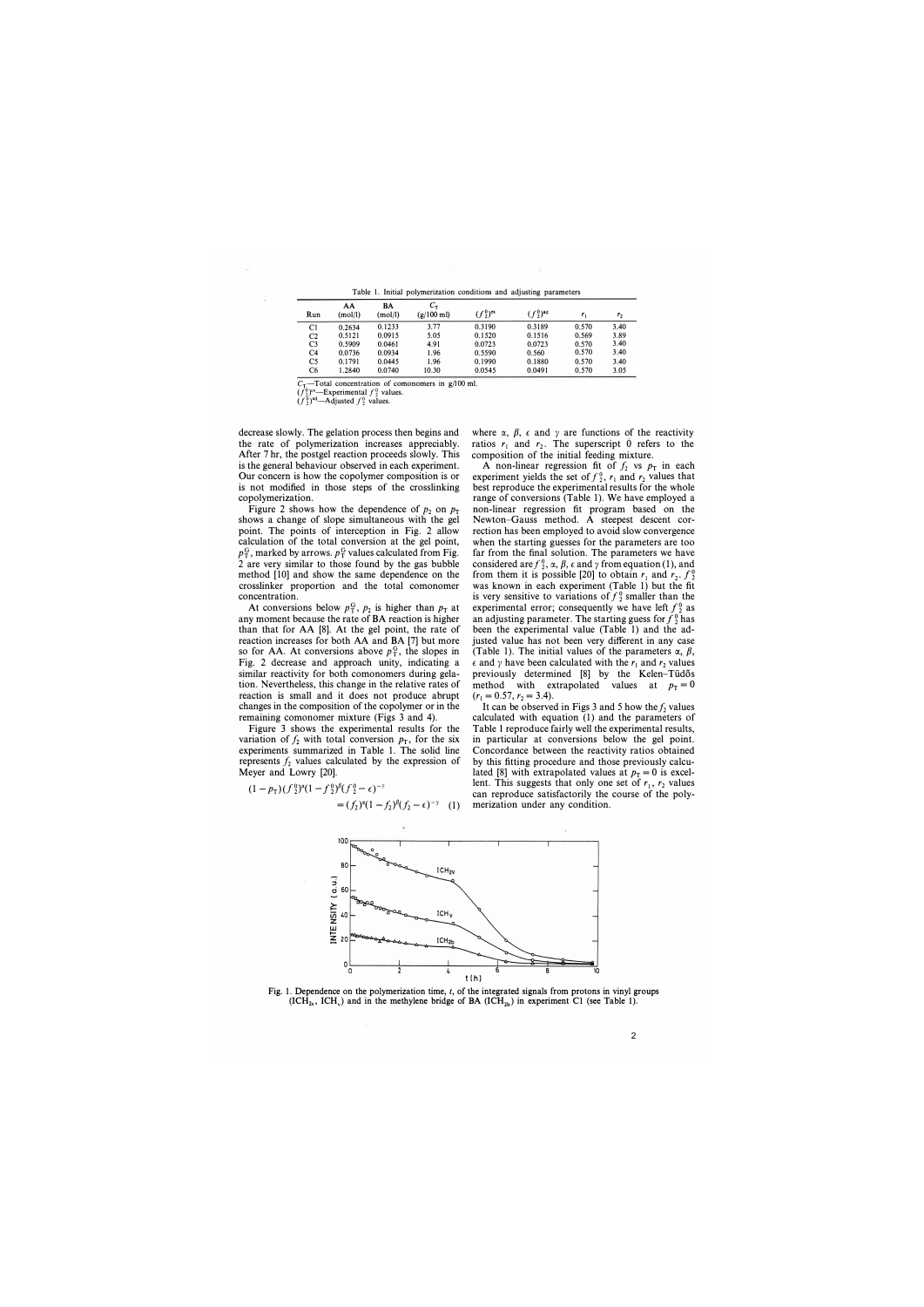

Fig. 2. Molar conversion of BA,  $p_2$ , as a function of the total molar conversion,  $p_T$ , for the six experiments of Table 1.

The question now is whether or not the reactivity of BA changes significantly in the various steps of the polymerization. During gelation, the viscosity increases but it has been reported that the Tromssdorf effect does not modify [21]  $r_1$  and  $r_2$ . On the other hand, the local concentration of pendant vinyl groups around the growing radicals may be larger than the overall concentration and they may compete with comonomers, in particular duing gelation [1]. Scheme I shows all the possible reactions of growing radicals ending in either AA or BA groups [22]. The reactions



Fig. 3. Experimental  $f_2$  values plotted as a function of conversion  $(p_T)$  for the six experiments of Table 1. (-Values calculated by means of equation (1), as described in the text. Vertical bars correspond to the gel point.



Scheme I

with pendant vinyl groups  $(k_{13}, k_{23})$  and  $k'_{23}$  do not lead to changes in  $ICH_{2v}$ ,  $ICH_{v}$  or  $ICH_{2b}$  and, therefore, they are not included in the calculated  $r_1$ ,  $r_2$  values. Only  $k_{11}$ ,  $k_{12}$ ,  $k_{21}$  and  $k_{22}$  are taken into<br>account in  $r_1$ ,  $r_2$  values of Table 1.  $k_{12}$  and  $k_{22}$ correspond to the reaction of only one vinyl group in



Fig. 4. Accumulated,  $F_2^{\text{ac}}$ , and instantaneous,  $F_2$ , copolymer composition at different  $p_T$ . (----)  $F_2^{\text{ac}}$  values calculated by means of equation (2), and (-) calculated  $F_2$  values as described in the text. Vertical bars correspond to the gel point.